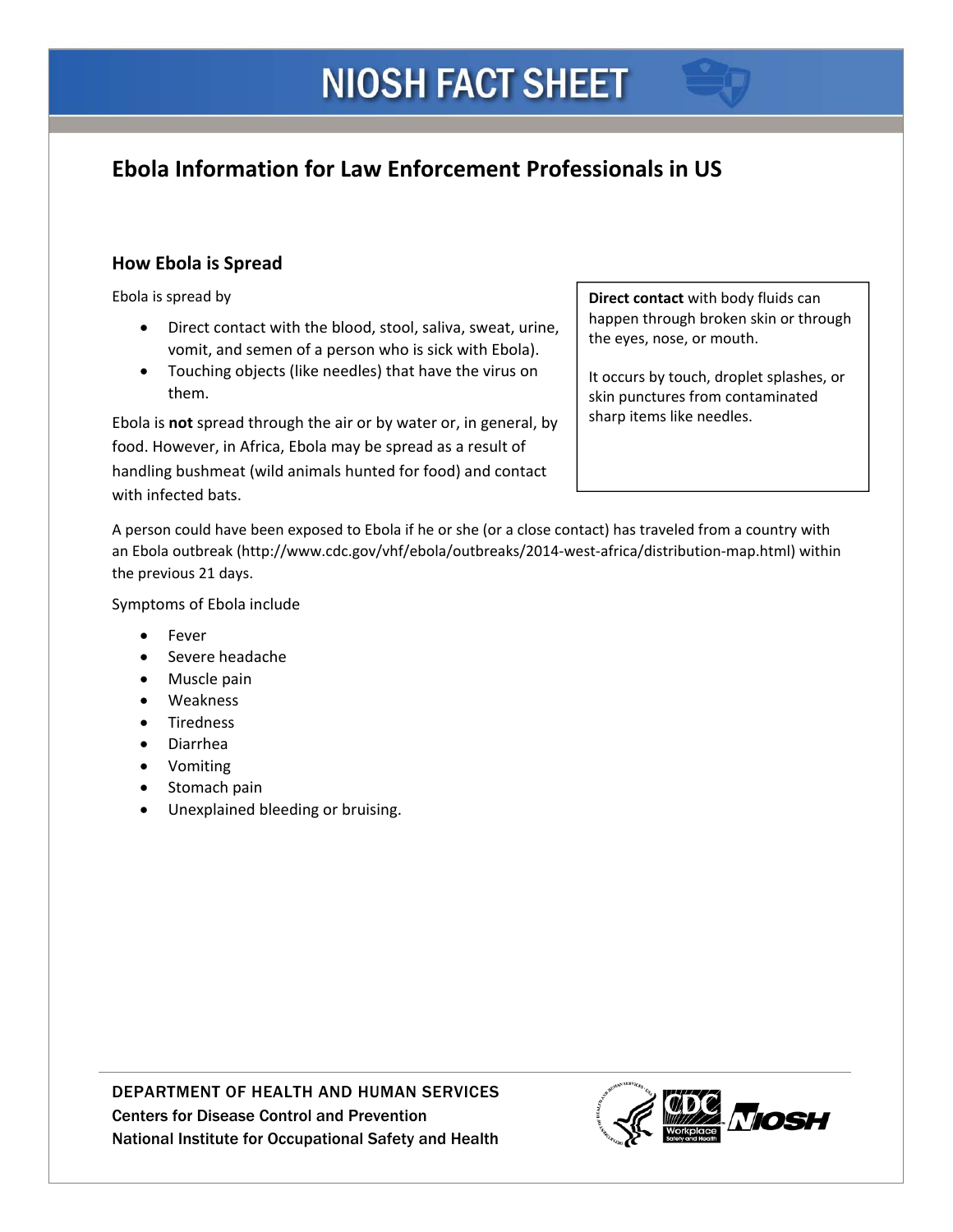#### **Risk of Exposure**

| <b>No Contact</b>                                                                                                                                                                                                                                                                                                                                                                                                                                                                                                                                           | <b>Possible Contact</b>                                                                                                                                                                                                                                                                                                                                                                                                                                                                                                                                                                                                                                                                                                                                                                                                                                                                                                                                                                                                                                                                                                                                                                                                                              |
|-------------------------------------------------------------------------------------------------------------------------------------------------------------------------------------------------------------------------------------------------------------------------------------------------------------------------------------------------------------------------------------------------------------------------------------------------------------------------------------------------------------------------------------------------------------|------------------------------------------------------------------------------------------------------------------------------------------------------------------------------------------------------------------------------------------------------------------------------------------------------------------------------------------------------------------------------------------------------------------------------------------------------------------------------------------------------------------------------------------------------------------------------------------------------------------------------------------------------------------------------------------------------------------------------------------------------------------------------------------------------------------------------------------------------------------------------------------------------------------------------------------------------------------------------------------------------------------------------------------------------------------------------------------------------------------------------------------------------------------------------------------------------------------------------------------------------|
| It is very unlikely that law enforcement<br>personnel will encounter a person infected with<br>Ebola.<br>Infection cannot occur without direct<br>contact with the body fluids of a patient<br>with Ebola.<br>Many diseases cause fever, vomiting,<br>and diarrhea.<br>Law enforcement officers may respond<br>to a 9-1-1 call and may be alerted by<br>the dispatcher that the person has<br>recent travel history to areas with Ebola<br>outbreaks, or they may encounter<br>someone with Ebola-like symptoms and<br>ask them about their travel history. | Law enforcement may come into contact with<br>someone who has been exposed but is not<br>symptomatic when performing duties like enforcing<br>quarantine orders.<br>Travelers are being screened at airports in<br>West African countries with Ebola outbreaks<br>(http://www.cdc.gov/vhf/ebola/outbreaks/20<br>14-west-africa/distribution-map.html) to<br>identify, before departure, any traveler who<br>has symptoms of Ebola.<br>Passengers who have traveled from or through<br>these countries are screened as they arrive in<br>the United States.<br>Passengers who have symptoms of Ebola are<br>not allowed to enter public areas of the airport<br>but are safely transported to a healthcare<br>facility for evaluation. Passengers who are<br>identified to be within the 21-day window of<br>exposure are referred to state and local public<br>health departments for monitoring and<br>movement procedures.<br>Some people might develop symptoms of<br>infection only after they enter the country.<br>Any law enforcement personnel providing<br>emergency medical care should refer to<br>NIOSH's list of resources for emergency<br>medical service workers:<br>http://www.cdc.gov/niosh/topics/ebola/healt<br>hcare.html#emer. |